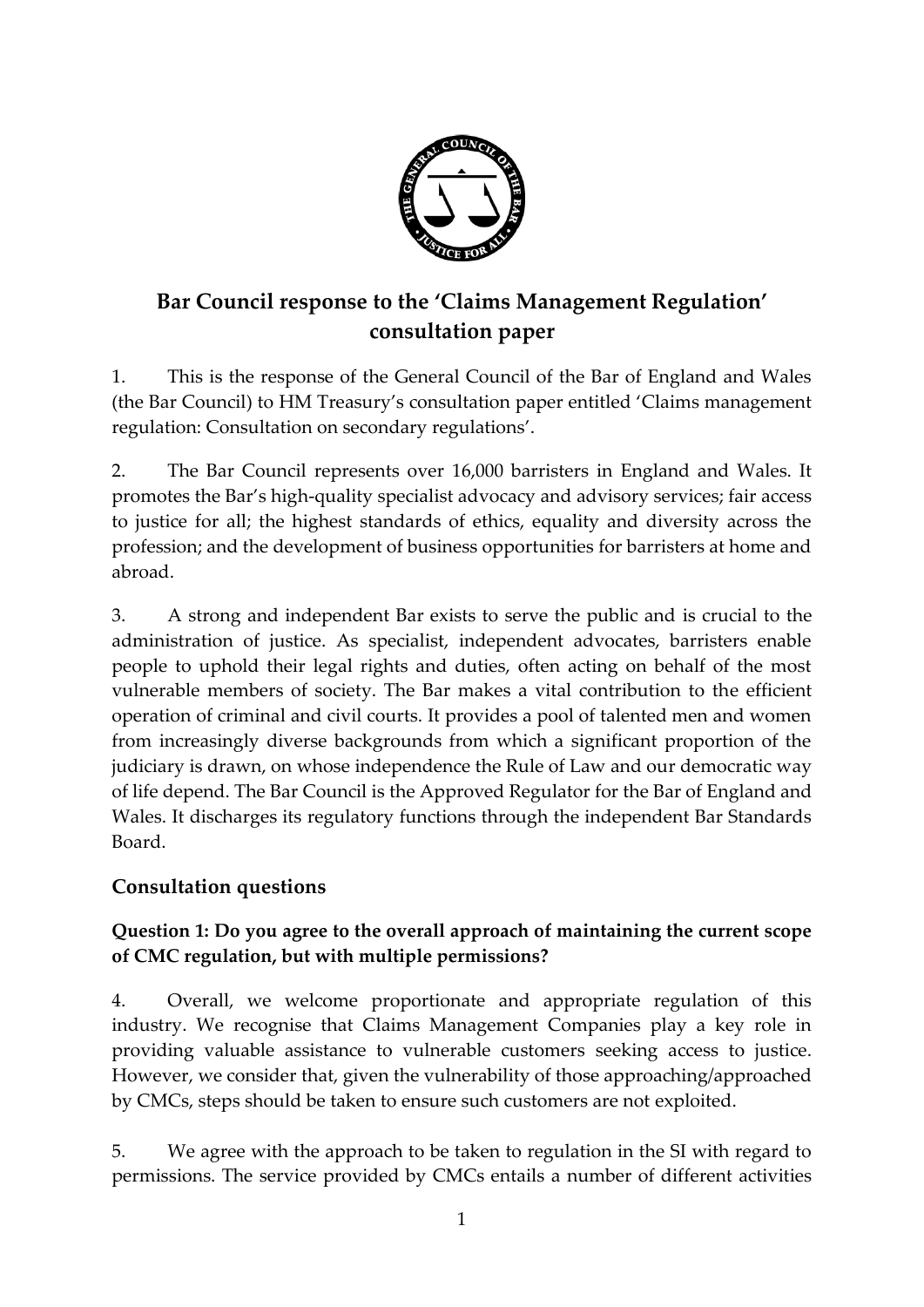not currently covered under the current regime. We consider it is important that CMCs are held to a good standard in all the activities they undertake.

## **Question 2: Does the SI in Annex A achieve the aim of maintaining the scope of regulated claims management activity, but with multiple permissions?**

6. We consider that the draft SI does cover the activities undertaken by CMCs.

# **Question 3: Do you agree with the policy intent that claims made under section 75 Consumer Credit Act 1974 are within scope of the FCA's claims management regime?**

7. We presume that in bringing section 75 within scope, the FCA will be able to supervise and take enforcement action with regard to entities that assist customers with such claims. We consider this to be an important inclusion given the lack of understanding on the part of credit providers (and consumers) about what is covered by section 75 and their subsequent failure to address such claims appropriately. Bringing such claims within the remit of the regime would ensure the appropriate provision of assistance.

# **Question 4: Are there any other sectors that should be added to the scope of regulated claims management activity?**

8. The draft SI appears to cover the types of claims currently made within the claims management industry and appears sufficiently wide enough to cover any changes in the claims management industry.

## **Question 5: Do the provisions in Annex A work in relation to Scotland?**

9. We have no comments.

## **Question 6: Do you agree that compliance with the Code of Practice…should remain a condition of the trade union exemption from claims management regulation?**

10. We have no comments on these proposals.

**Question 7: If you agree that compliance with the Code of Practice…should remain a condition of trade union exemption from claims management regulation, do you agree that the current Code of Practice…is suitable?** 

11. We have no comments on these proposals.

**Question 8: Does the SI in Annex A achieve the aim of maintaining the current exemptions?** 

 $12$  Yes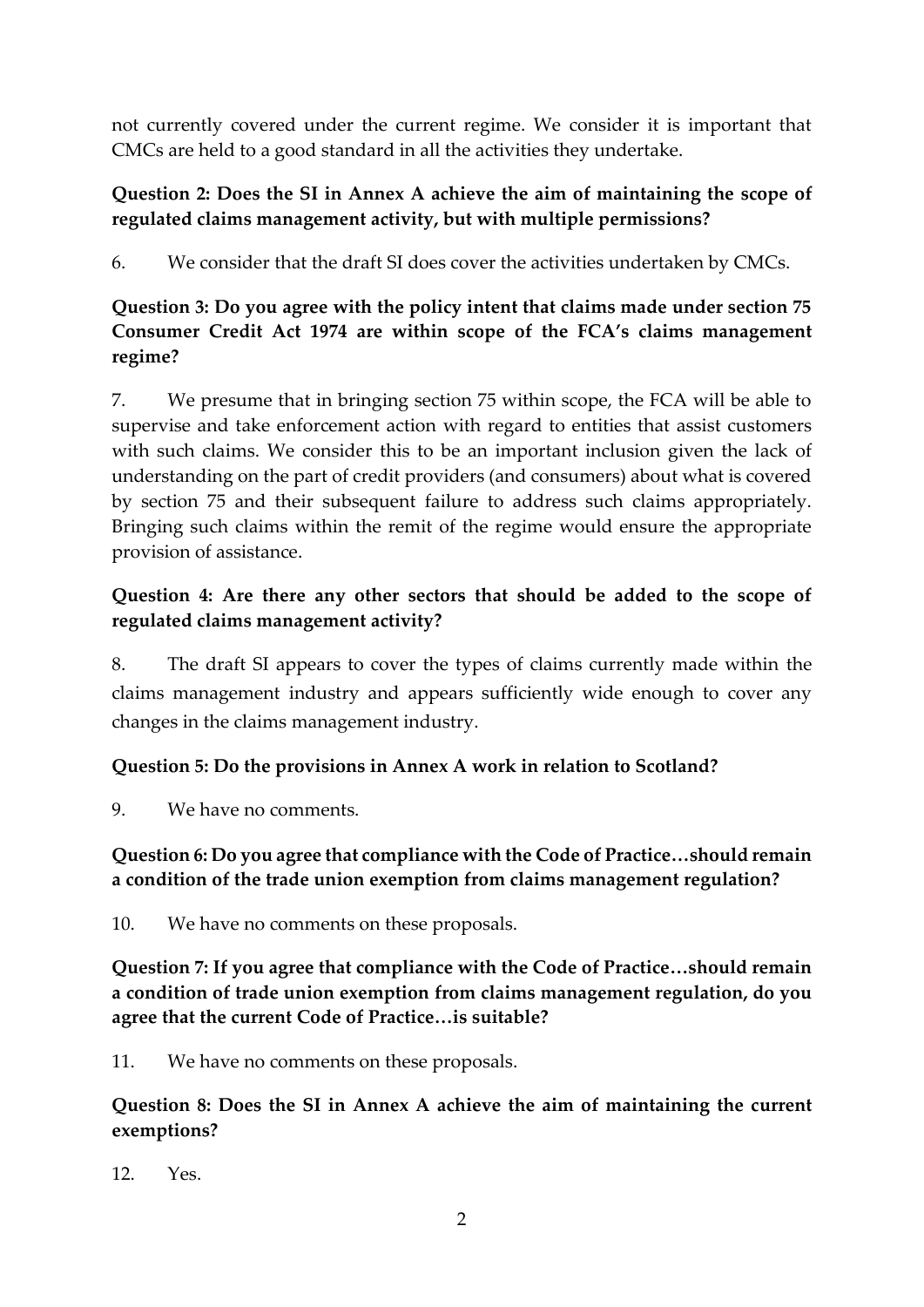#### **Question 9: Should the government consider further exemptions?**

13. We consider the exemptions to be sufficient.

## **Question 10: Do you agree that the SI achieves the aim of regulating all CMCs providing claims management activities in Great Britain?**

14. Overall, we are satisfied that the draft SI covers CMCs providing claims management activities. However, we have would welcome a review of the exclusion of "certain providers of referrals" for any indication that this exclusion is being abused by lead generators.

**Question 11: Do you agree that the FCA's exemption from its consultation requirements under FSMA in respect of rules that are the same or have the same effect as those under the Compensation Act 2006 regime should be in place for Scotland as well as England and Wales?** 

15. We have no comments.

**Question 12: Do you agree that the FCA's competition duty should be disapplied in respect of rules or guidance that have the same effect as the current regulator's rules?**

16. We do not consider that applying the FCA's competition duty would have any impact on its ability to impose appropriate rules and guidance. Therefore, we neither agree nor disagree with this approach.

**Question 13: Does the SI achieve the aim of exempting the FCA from its consultation requirements under FSMA in respect of rules that are the same or have the same effect as those under the Compensation Act 2006 regime?**

 $17$  Yes

#### **Question 14: Do you agree with the proposed approach for the temporary permissions regime?**

18. We note that this approach is largely in line with approach taken during the transfer of consumer credit to the FCA.

19. We are largely in agreement with the approach, but are concerned about how such permissions and the status of firms will be known by consumers. We recognise that the FCA has a register of authorised persons. However, the existence of this register may not be apparent to consumers who are approaching/being approached by CMCs. Also, the current format of the register is hard to follow, even for professionals. We are concerned that the inclusion of firms with temporary permissions may further confuse consumers. We note that a separate register was